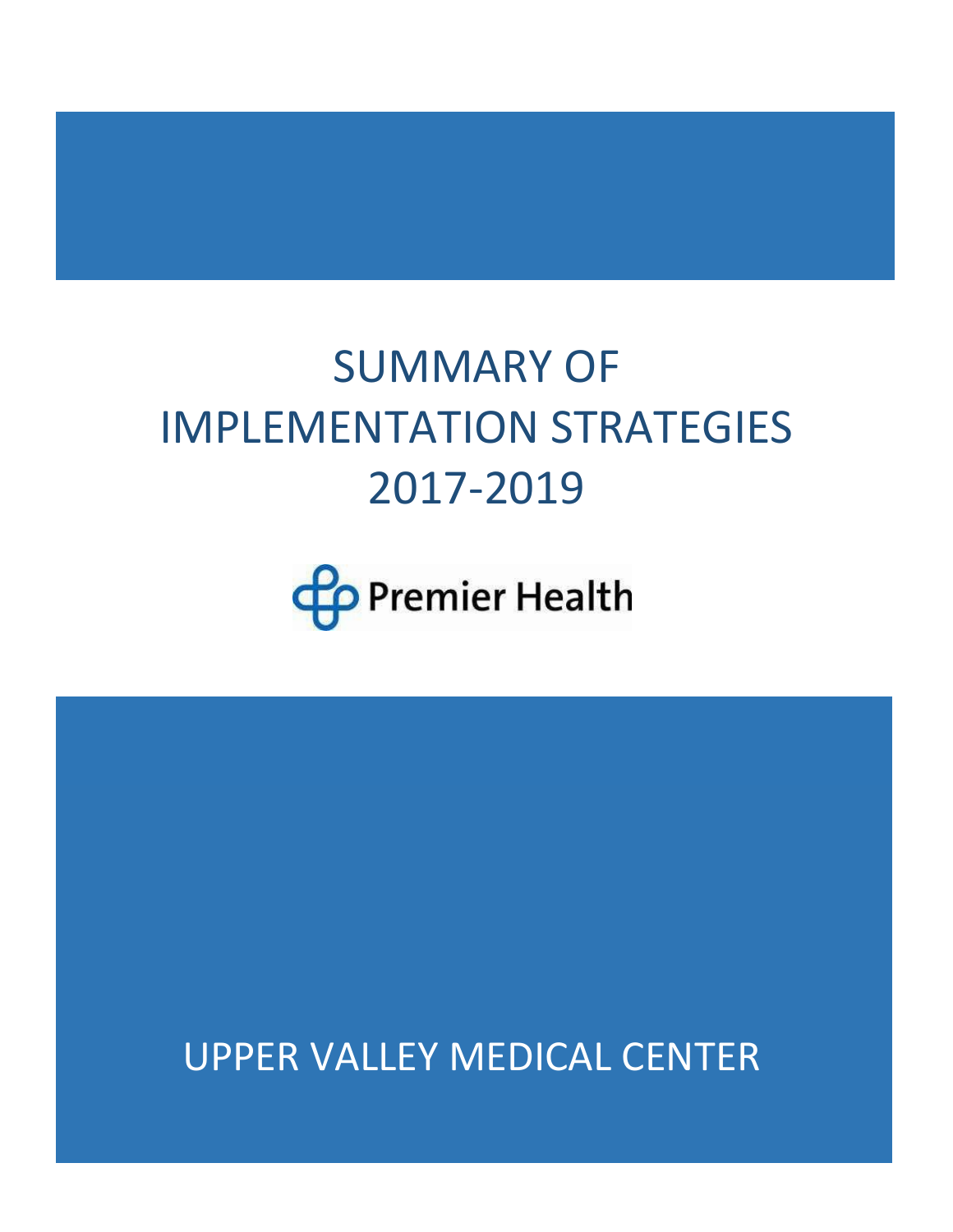# Upper Valley Medical Center: Committed to Improving Community Health

Upper Valley Medical Center (UVMC) is part of Premier Health, the largest private, nonprofit, comprehensive health care system in Southwest Ohio. UVMC is committed to improving the health of the communities it serves with high quality, cost-competitive health services.

UVMC serves residents of Miami County in Southwest Ohio from its 100-acre campus in Troy, next to Interstate 75. It offers a wide range of advanced care, including emergency, heart, cancer, maternity, behavioral health, and long-term care. UVMC has the only [Level II Special Care Nursery](https://www.premierhealth.com/services/maternity/obstetrics/neonatal-care) between Dayton and Lima. It has achieved Magnet® Recognition for excellence in patient care.

## Priorities Addressed

The Community Benefits subcommittee of Premier Health designed and executed the prioritization process that included a review and comparison of the following:

- 2016 Collaborative Community Health Needs Assessment (CHNA) for Greater Dayton
- Local county health departments' most recent Community Health Assessments (including Darke, Miami, and Shelby Counties)
- Health Policy Institute of Ohio's Health Value Dashboard (state health comparison)

The Implementation Strategies address the collaborative CHNA conducted in 2016 on behalf of all the hospitals in the region by the Greater Dayton Area Hospital Association.

The top three priority areas identified were:

- Birth outcomes
- Behavioral health/Substance abuse
- Chronic diseases

# Recap of Implementation Strategies

#### *Support for One Wellness Place*

Health issues: Behavioral health and chronic diseases

Intervention's goal: To improve access to, and integration of, primary care and behavioral health in the Tri-County area.

Background: One Wellness Place is a planned new facility on County Road 25-A between Troy and Piqua. The \$10 million proposed project would bring together multiple service providers under one roof as a 'one-stop shop' for health and human services. The lead agency is the Tri-County Board of Recovery and Mental Health Services, which has Memoranda of Understanding with local service providers. UVMC patients include people who are also clients of these agencies and would benefit from this public-private partnership for healthy living. Development continues along multiple lines, with fundraising, site planning, and system design occurring simultaneously.

Upper Valley Medical Center 2017-2019 Implementation Strategies Page 2 of 5 Status: Tri-County has already purchased the land and has other assets. The groundbreaking occurred in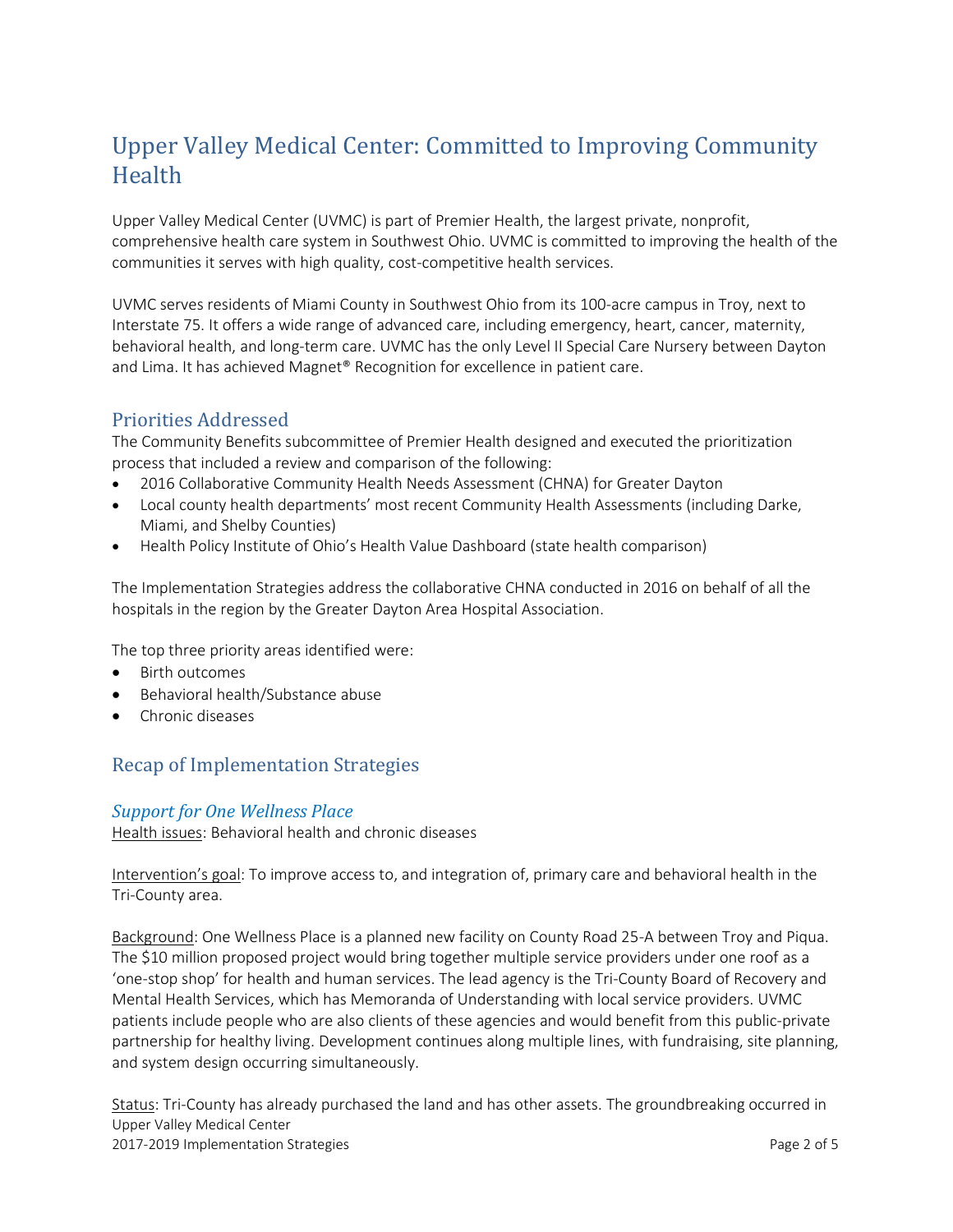2017, and accounts were created for the One Wellness Place website and social media. Private gifts and pledges include CareSource Foundation for \$220,000, Emerson Foundation for \$200,000, and Premier Health/Upper Valley Medical Center for \$100,000, among others. Public fundraising is ongoing. There has not been enough money raised yet to start construction, but Miami County Public Health and the Tri-County Board of Recovery and Mental Health Services remain committed to the project.

Partners: Tri-County Board of Recovery and Mental Health Services has signed MOU with potential service providers, including: Community Housing Inc.; Miami County Recovery Council; Recovery & Wellness Centers of Midwest Ohio; NAMI Darke Miami Shelby Counties; SafeHaven Inc.; and Miami County Public Health.

#### *School-based Health*

#### Health issue: Behavioral health

Intervention's goal: To deliver anti-bullying and anti-violence programming (Rachel's Challenge) in grades K-12 through Miami County schools.

Background: Named after the first child killed in the Columbine shooting, the Rachel's Challenge program was designed to make schools safer, more connected places where bullying and violence are replaced with kindness and respect. Rachel's Challenge nationally receives about 150 letters annually where children report that they would have committed suicide if not for this program. The program varies, in content and format, by year and grade level, with one assembly program for grade school and 2 different assembly programs for middle and high school. High schools were also offered Chain Reaction Days in their second and third years of participation: all-day training for 100 students and 20 adults with 2 trainers from Rachel's Challenge.

Status: For 2017-2018 academic year, UVMC supported the Rachel's Challenge Program to the K-12 program in 6 school districts plus 2 faith-based schools. Participation included:

 $\triangleright$  12 Chain Reaction Days = 265 total students. These students were chosen/recommended by teachers so the groups at each school were small…15-25 students per group. There are 2 RC trainers plus 15-20 adult volunteers. This was a 6 hour program.

For the 2018-2019 academic year, UVMC supported the Rachel's Challenge Program to the K-12 program in 5 school districts plus 2 faith-based schools in September and October 2018. Participation included:

- $\geq 16$  Elementary Assemblies = 5600 students 1 RC trainer
- $\triangleright$  7 Jr & Sr High Assemblies = 3700 students 1 RC trainer
- $\triangleright$  4 FOR (Friends of Rachel) Training = 200 students 2 RC trainers
- $\triangleright$  1 Chain Reaction Day at Sr High = 484 students 2 RC trainers plus 20 adults

Upper Valley Medical Center continued funding this program in area schools until the end of 2018. Value of support: \$94,700 from 2017-2019.

Partners: Six local public school districts and two faith-based schools

#### *School-based Health*

Health issue: Chronic diseases - Obesity

Intervention's goal: Offer wellness initiatives for school participation to improve student health.

Upper Valley Medical Center 2017-2019 Implementation Strategies Page 3 of 5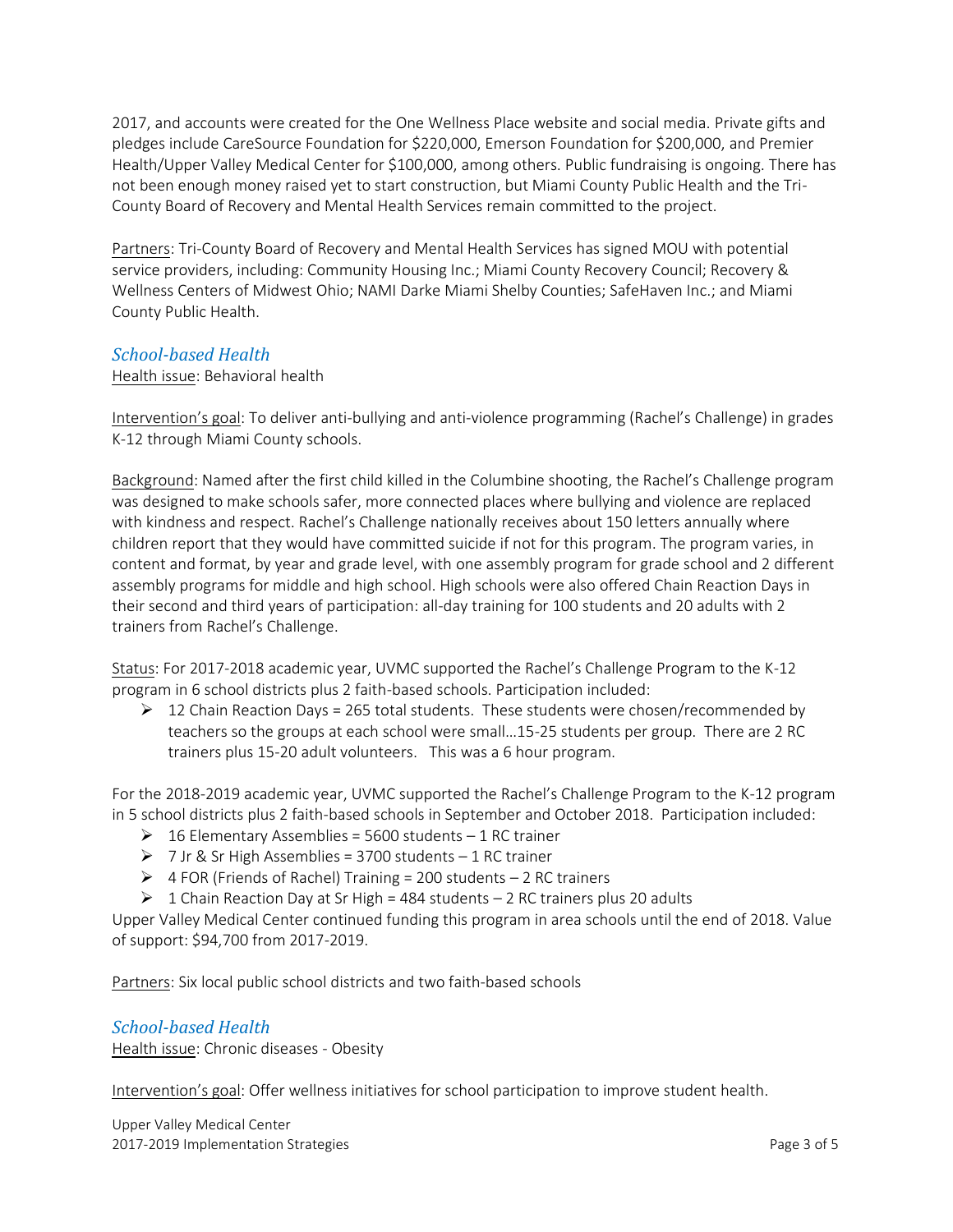Background: Two initiatives were offered: The Drinking Water Challenge and/or the CATCH program. The Drinking Water Challenge leverages the hospital's relationship with the Miami County Dental Clinic and their Traveling Smiles Program to introduce the "Cavity Free Kids/Stop the Pop" initiative. The CATCH program is currently being implemented in more than 7,500 schools and after-school programs across the USA and Canada. By teaching children that eating healthy and being physically active every day can be fun, the CATCH program helps establish healthy habits in childhood. It is a cost-effective method to prevent childhood obesity.

Status: The Public Education Campaign for the Drinking Water Challenge included billboards, news articles, local radio stations, PSAs, and flyers. The initiative engaged schools, local dentists, dental clinic, pediatricians and family practice physicians, local communities, etc. 14,000 educational prevention flyers were delivered to all schools in Miami County and sent home with each student. The Miami County Dental Clinic and their Traveling Smiles Program continues today providing dental needs for the underserved in Miami County. UVMC also sponsored a replacement van to meet their Traveling Smiles needs.

CATCH is supported by more than 120 academic papers indicating as much as an 11% decrease in overweight and obesity in the environments in which it has been implemented.

Partners: Nine local public school districts and the Miami County Dental Clinic

#### *Opioid Disease Education*

Health issue: Behavioral health/Substance abuse

Intervention's goal: To provide education that addiction is a disease, in order to change perceptions first of hospital personnel and medical professionals, and then for the community. The objectives are 1) to provide CEUs for education on this topic, with curriculum delivered by ADAMHS and 2) to offer the education in the community.

Background: In 2015 the *Washington Post* called Dayton the epicenter of the heroin problem. From 2011 to 2015, heroin-related deaths increased by 225%, one of the highest rates in the nation, according to statistics from the U.S. Centers for Disease Control and Prevention. The rate of unintentional prescription drug overdose deaths has also risen. Front-line health workers are overwhelmed by the number of overdoses, and they can become judgmental when they do not understand the nature of opioid addiction. Such attitudes can impair successful referral to treatment. While the percentage of unintentional drug overdose deaths involving heroin was generally lower in Miami County, the percentage of unintentional drug overdose deaths involving fentanyl was higher in Miami County than for Ohio in three out of four years (2012-2015). Drug overdose deaths involving fentanyl have more than tripled from 2012-2015 in Miami County.

Status: 76 clinicians attended Compassion Fatigue sessions in April/May 2018. 72 providers attended 2 education sessions: "Principles & Practice of Medically Assisted Therapy of Opioid Use Disorder" and "Opioid Addicted Patients: Dignity in Treatment." Front-line staff were included.

In addition to provider education, the hospital provided a collection point in the lobby for the collection of unused prescription medications. More than 292 pounds were collected since the receptacle was